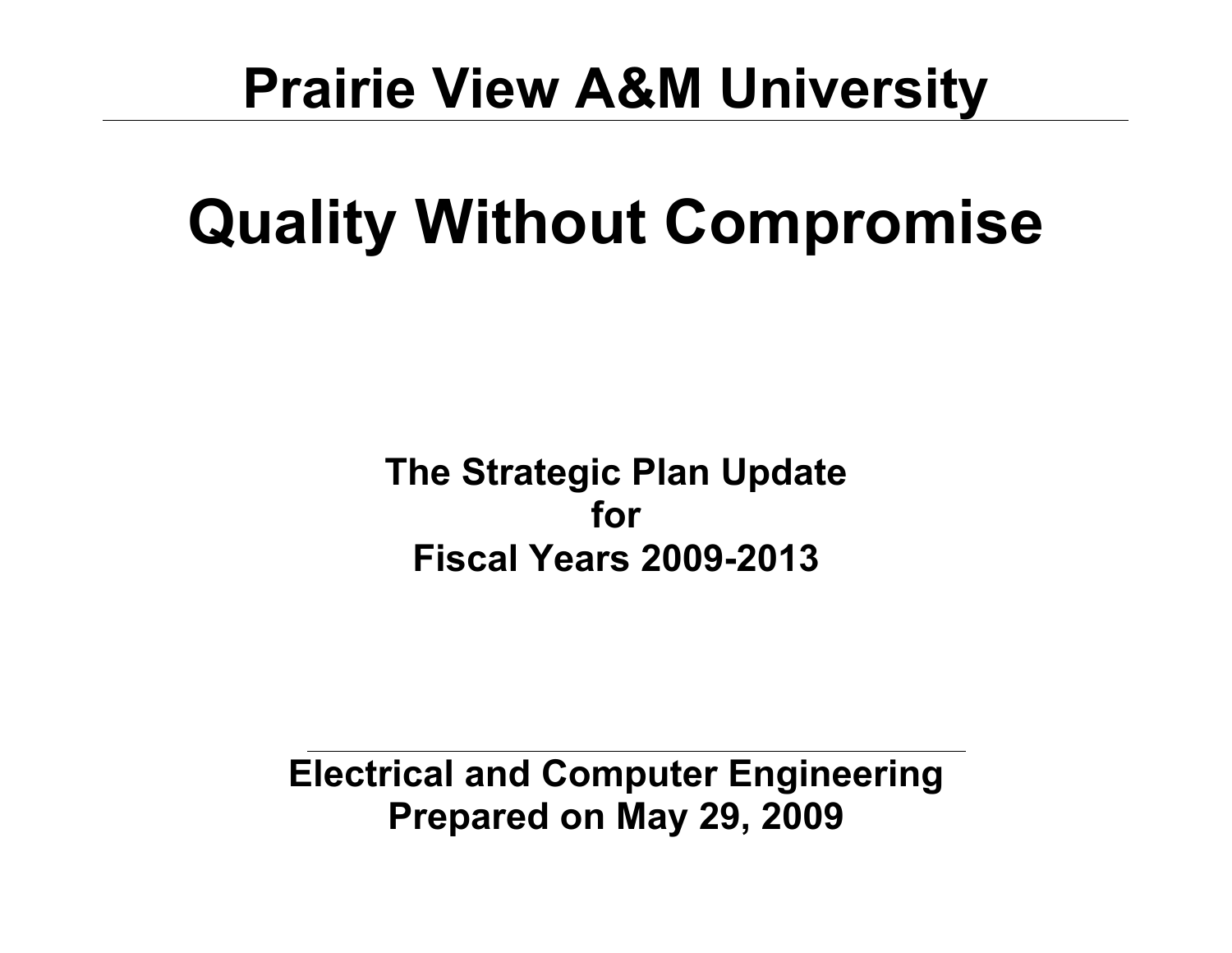## A. **Executive Summary**

Narrative description of the unit's achievements since 2004 or earlier, its aspirations, expectations and its unique challenges. Highlight projected goals for the 2009-2013 periods. Address projected changes in programs/services (eliminations, modifications, additions). Describe how achieving future plans will impact student learning by strengthening learning (applicable to academic and educational support programs and services) or enhance the student learning environment (administrative support units).

Electrical and Computer Engineering has established three new programs since 2002. The programs are Bachelor Degree in Computer Engineering, Master degree in Electrical Engineering, and Ph.D. degree in Electrical Engineering. At present, the Department offers two baccalaureate degrees in Computer Engineering and Electrical Engineering. Electrical Engineering Program is ABET accredited. Computer Engineering is a new program established in 2003, and is scheduled to be reviewed for accreditation in 2010. The ECE has set the following six goals to enhance the student learning environment and to increase research and service production for the next four years:

- 1. Improve the quality of student's learning by implementing continuous outcome based assessment.
- 2. Increase funded research projects and quality research publications.
- 3. Increase student enrollment and improve the retention rate.
- 4. Promote and maintain safe and healthy environment.
- 5. Support professional development of faculty, staff, and students.
- 6. Acquire, maintain and utilize modern technology and facilities.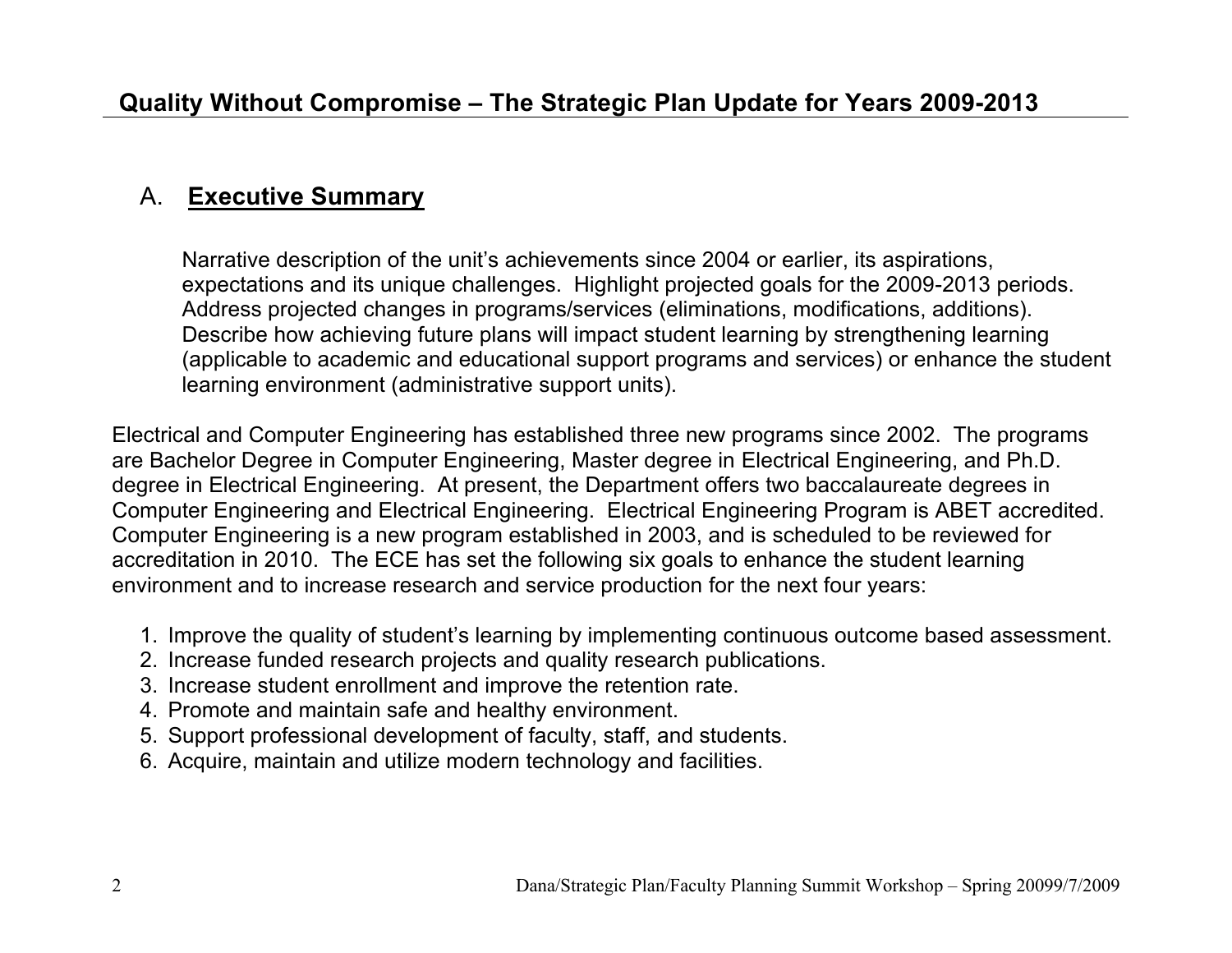## B. **Vision of the Electrical and Computer Engineering**

A guiding image of what success looks like. A guide to action that answers the question "what do you wish to become"? By the Year 2013, how will the unit be characterized? Is there a benchmark unit at the University or at another institution that is a model you wish your unit to emulate?

By the year 2013, the unit will be characterized as a department that

- Creates a collaborative environment in which ethical professionals design and mange quality educational programs by using continuous improvement methods,
- Creates an environment where everyone (students, staff and faculty) is valued,
- Fosters communication and trust among students, staff and faculty, and
- Meets and exceeds the needs of our internal and external clients.

## C. **Mission of the Unit**

The reason for its existence. Defines who you are, what you do, why you are doing it and captures your values and beliefs. What is the Purpose of the Unit (e.g. School, College, Accounts Payable, Student Activities, Campus Safety and Security, Cooperative Agriculture Research Center, etc.).

The mission of the Electrical and Computer Engineering Department is multifold:

1. to provide the highest level of quality education to students – to provide the student with the necessary educational skills and fundamental comprehension of the societal demands, so that he/she may enter and grow in a professional career.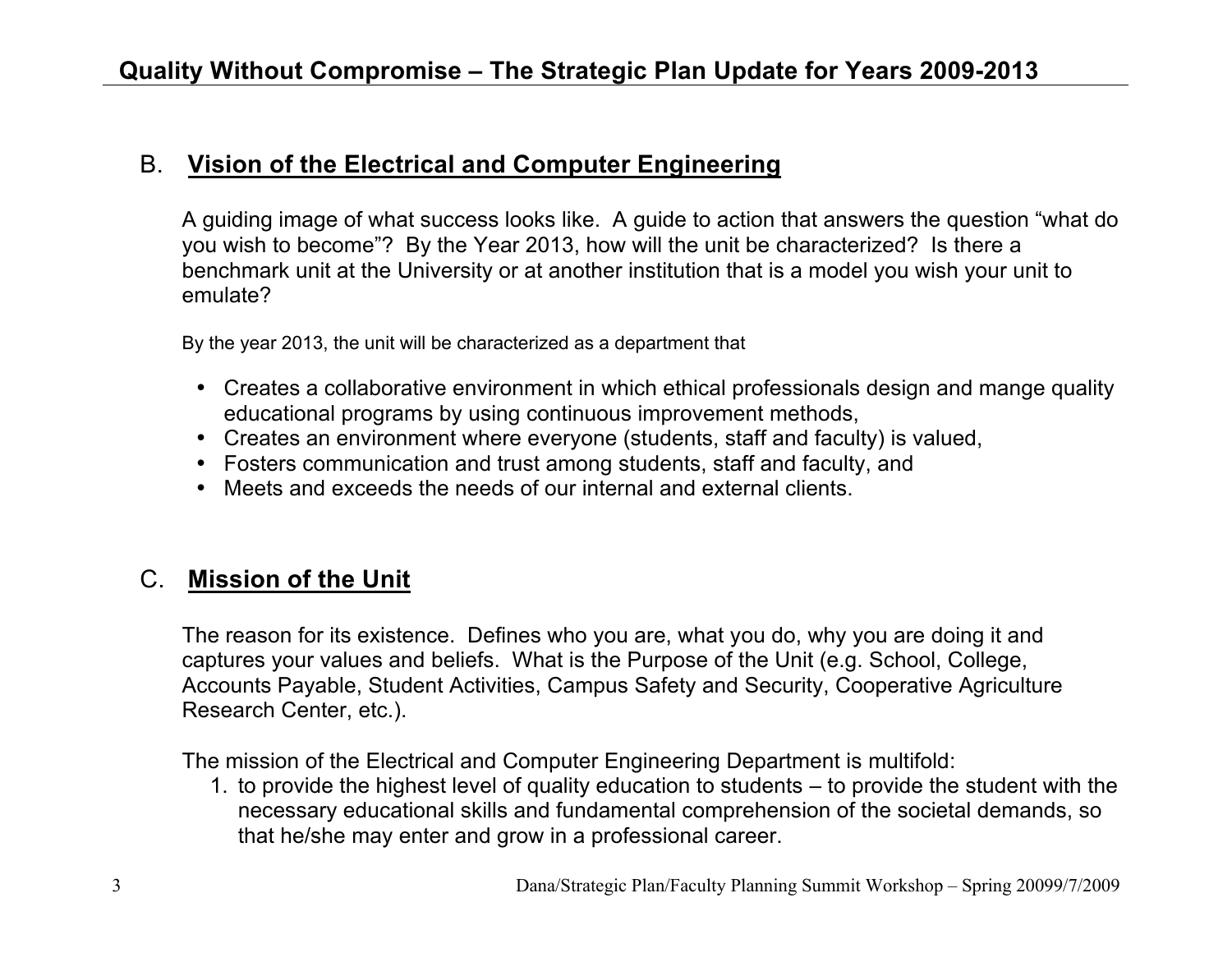- 2. to sustain and continually augment an atmosphere conducive for research and scholarly development, not only to produce high quality research and the associated knowledge and technology transfer, but also to attract and retain highly qualified students and faculty into the program.
- 3. To provide the citizens of the state of Texas and the nation an effective outreach program in technology transfer and continuing education.
- 4. To pay special attention to the recruitment, retention and education of historically bypassed and underprivileged people.

## D. **Relationship of the Unit's Mission to the University's Mission**

How does the Unit's Mission coincide with the University's Mission?

| University Mission                                                 | Electrical and Computer Engineering Mission Statements (#) |
|--------------------------------------------------------------------|------------------------------------------------------------|
| 1. committed to achieving relevance in teaching, research and      | <b>ECE Mission Statements 1,2</b>                          |
| service by addressing issues and proposing solutions through       |                                                            |
| programs and services designed to respond to the needs and         |                                                            |
| aspirations of the community                                       |                                                            |
| 2. Preparing undergraduates in a range of careers and advance      | <b>ECE Mission Statement 1</b>                             |
| graduate education                                                 |                                                            |
| 3. Serve the Northwest Houston, Texas Gulf Coast region and        | <b>ECE Mission Statements 1,2,3</b>                        |
| beyond                                                             |                                                            |
| 4. Provide public service to state of Texas (both rural and urban) | ECE Mission Statements 1,2,3,4                             |
| and extending knowledge through research based experiences         |                                                            |
| in undergraduate and graduate education                            |                                                            |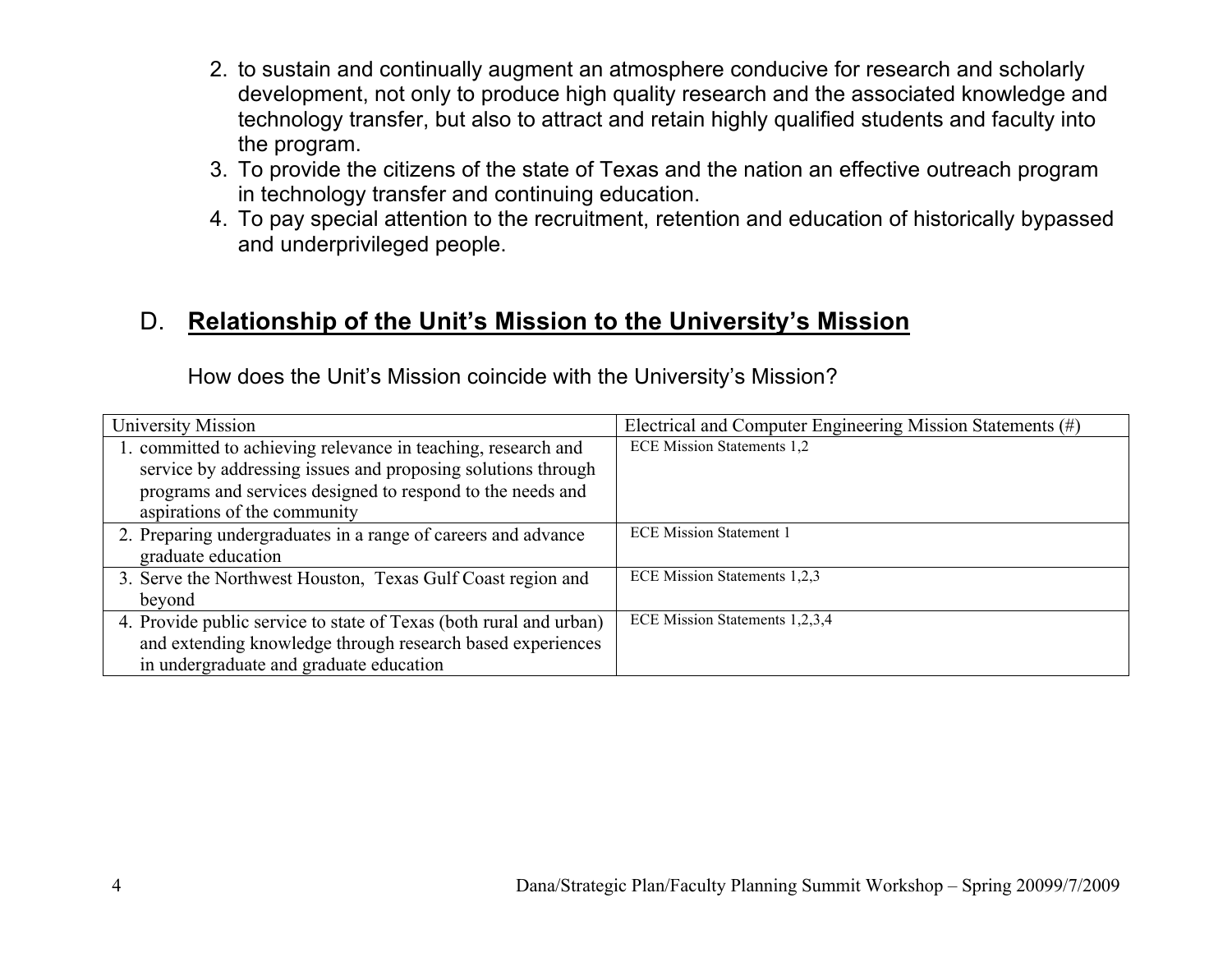## E. **Current Organizational Structure**

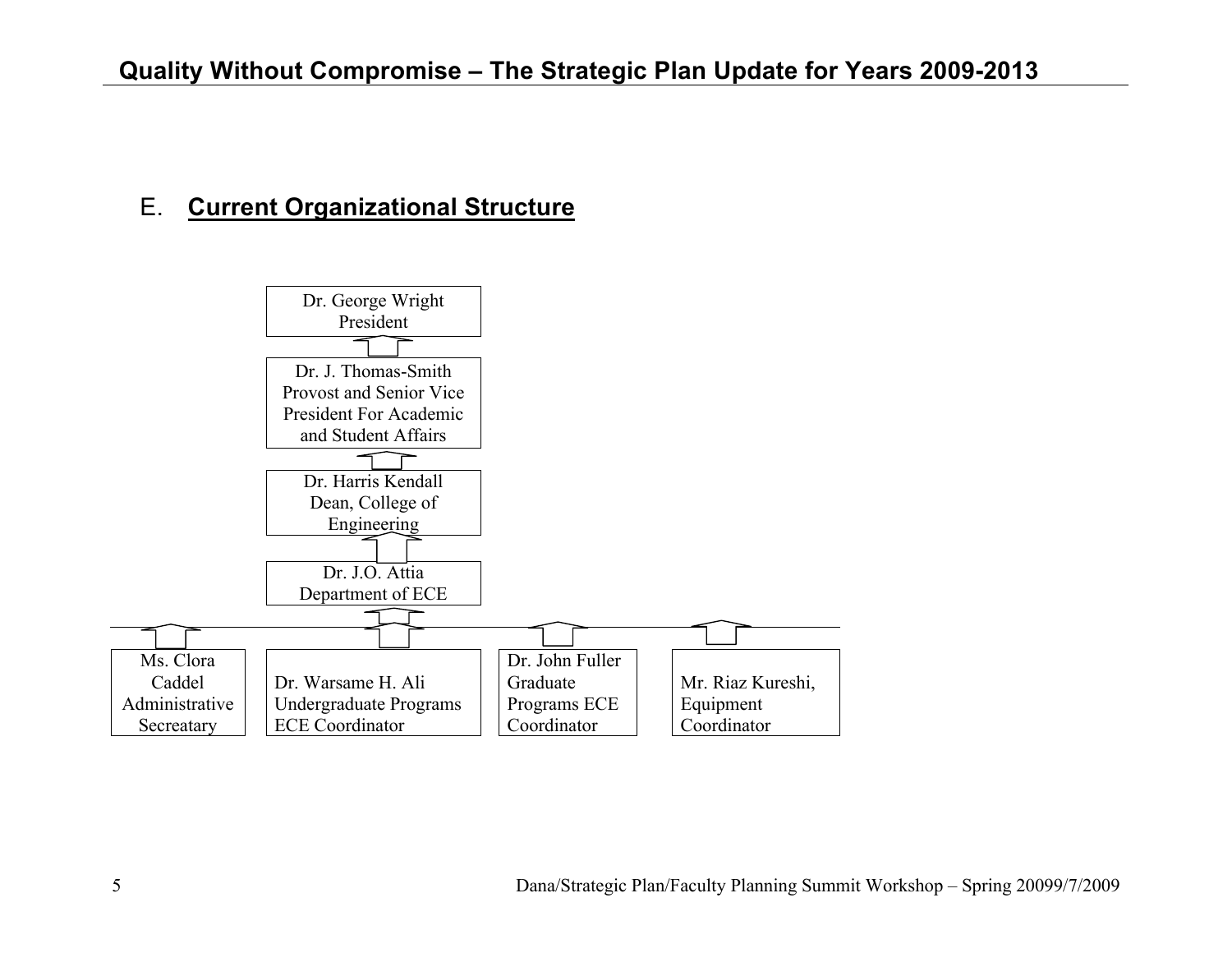## F. **Electrical and Computer Engineering Support of the University's Core Values**

Narrative that certifies commitment to the entire set of core values addresses their appropriateness to fulfilling the University's aim to educate the total student and illustrates the values that are most salient for the unit because of the nature of that unit's functions.

| <b>Institutional Core Values</b> | Unit's Support of Core Values Most Applicable to<br>The Unit                                                                               |
|----------------------------------|--------------------------------------------------------------------------------------------------------------------------------------------|
| 1. Access and Quality            |                                                                                                                                            |
| <b>Diversity</b><br>2.           | The ECE Department subscribes to all the core<br>values of the university; Access and Quality,<br>Diversity, Relevance, Leadership, Social |
| 3. Relevance                     | Responsibilities, and accountability                                                                                                       |
| Leadership<br>4.                 |                                                                                                                                            |
| 5. Social Responsibility         |                                                                                                                                            |
| 6. Accountability                |                                                                                                                                            |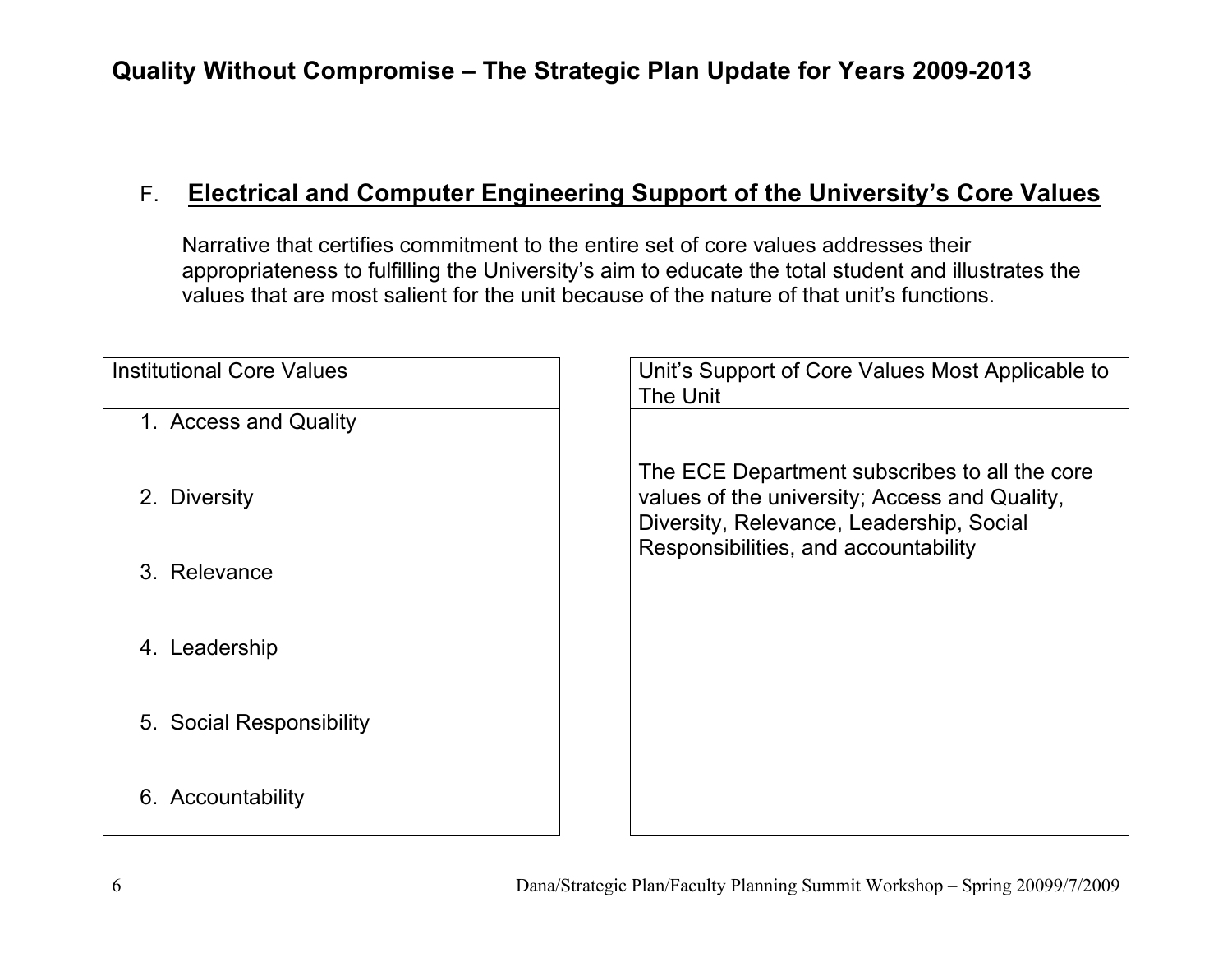**G-1. The Past: Major Outcome Achievements and Changes Since 2004 (Excluding Degree Program Outcomes Reported on Forms A-1) University Goal #\_\_\_\_\_\_\_\_ (see Goal List)**

| <b>Unit Goal</b>                                                                                           | <b>Objective/Outcome</b>                                                                                                                                                                               | <b>Methods of</b><br><b>Assessment and</b><br>Year                                                 | <b>Evidence (Form and</b><br>Location)                                                                                   | <b>Outcome to be</b><br>continues in<br>2009-2013<br>Cycle<br>$Y = Yes$<br>$N = No$ |
|------------------------------------------------------------------------------------------------------------|--------------------------------------------------------------------------------------------------------------------------------------------------------------------------------------------------------|----------------------------------------------------------------------------------------------------|--------------------------------------------------------------------------------------------------------------------------|-------------------------------------------------------------------------------------|
| Improve the quality of<br>student's learning by<br>implementing<br>continuous outcome<br>based assessment. | All undergraduate Degree programs in<br>the Department of Electrical and<br>Computer Engineering (ECE) will<br>receive and maintain ABET<br>accreditation                                              | Approve by<br><b>ABET</b><br>accreditation<br>agency,<br>2004                                      | <b>ABET</b> certificates at<br>dean's office /<br>department office, also<br>at the ABET websites                        | Yes                                                                                 |
| Increase funded research<br>projects and quality<br>research publications.                                 | The ECE Department will increase it's<br>of funded research projects and<br>publications yearly.                                                                                                       | Annual faculty<br>evaluation.<br>Every year                                                        | As reported in College<br>of Engineering annual<br>report and cited in<br>OSP, Research<br>Foundation and TEES<br>report | Yes                                                                                 |
| Increase student<br>enrollment and improve<br>the retention rate.                                          | Increase enrollment and retention<br>through ECE Summer Programs,<br>Science Technology, engineering and<br>Mathematics (NSF – STEM/LSAMP),<br>Mentoring, tutoring and new<br>educational initiatives. | Placement test at<br>the end of<br>program<br><b>BS/MS</b><br><b>Combined Degree</b><br>Every year | Report in ECE<br>Department's office.                                                                                    | Yes                                                                                 |
| Promote and maintain<br>safe and healthy                                                                   | Follow the regulation of environmental<br>safety, TAMUS safety office - PVAMU                                                                                                                          | Every year report                                                                                  | Report from<br>Department forwarded                                                                                      | Yes                                                                                 |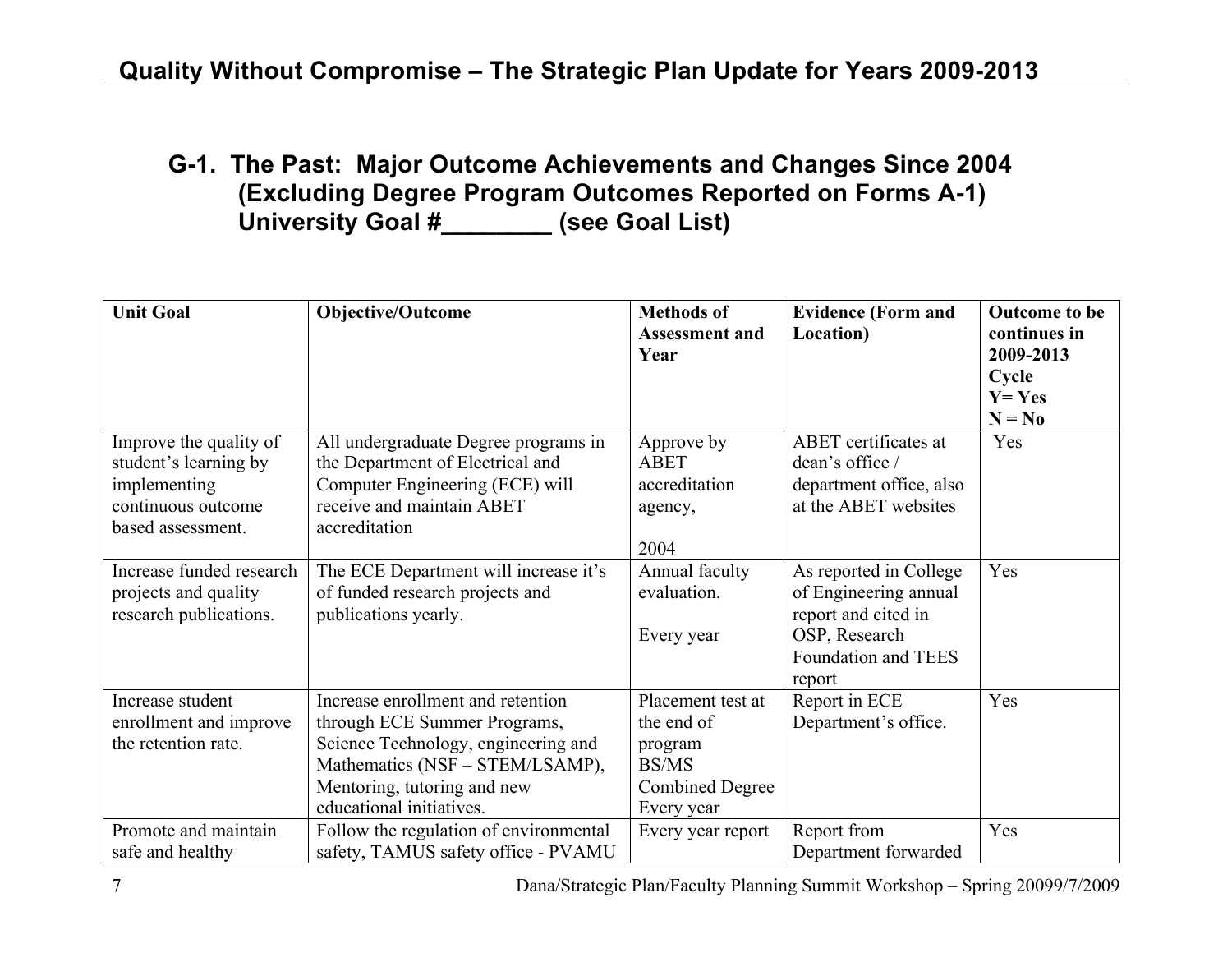| environment.                                                              |                                                                                                                                                                                                            | Hazardous<br>materials report<br>through vice<br>president office<br>forward from<br>each unit and<br>center of College<br>of Engineering | to Provost's office for<br>the administration from<br>College of Engineering |     |
|---------------------------------------------------------------------------|------------------------------------------------------------------------------------------------------------------------------------------------------------------------------------------------------------|-------------------------------------------------------------------------------------------------------------------------------------------|------------------------------------------------------------------------------|-----|
| Encourage professional<br>development of faculty,<br>staff, and students. | Encourage faculties and students attend<br>the conference to present paper.<br>Support students attend the Pathway<br>symposium.                                                                           | Conference<br>presentation.                                                                                                               | From each department<br>and dean's office                                    | Yes |
| Acquire, maintain and<br>utilize modern<br>technology and<br>facilities.  | Updating labs and classrooms with<br>facilities and computers allows students<br>and faculties to deliver presentation for<br>the lectures. Faculties are using the<br>PowerPoint to deliver the lectures. | Every $two$ – four<br>years upgrading<br>the labs and<br>classrooms.                                                                      | Procurement office to<br>acquire the equipments.                             | Yes |

## **\*For Academic Program Outcome see H-1-1**

## **\*Reproduce this sheet as needed for each applicable Goal**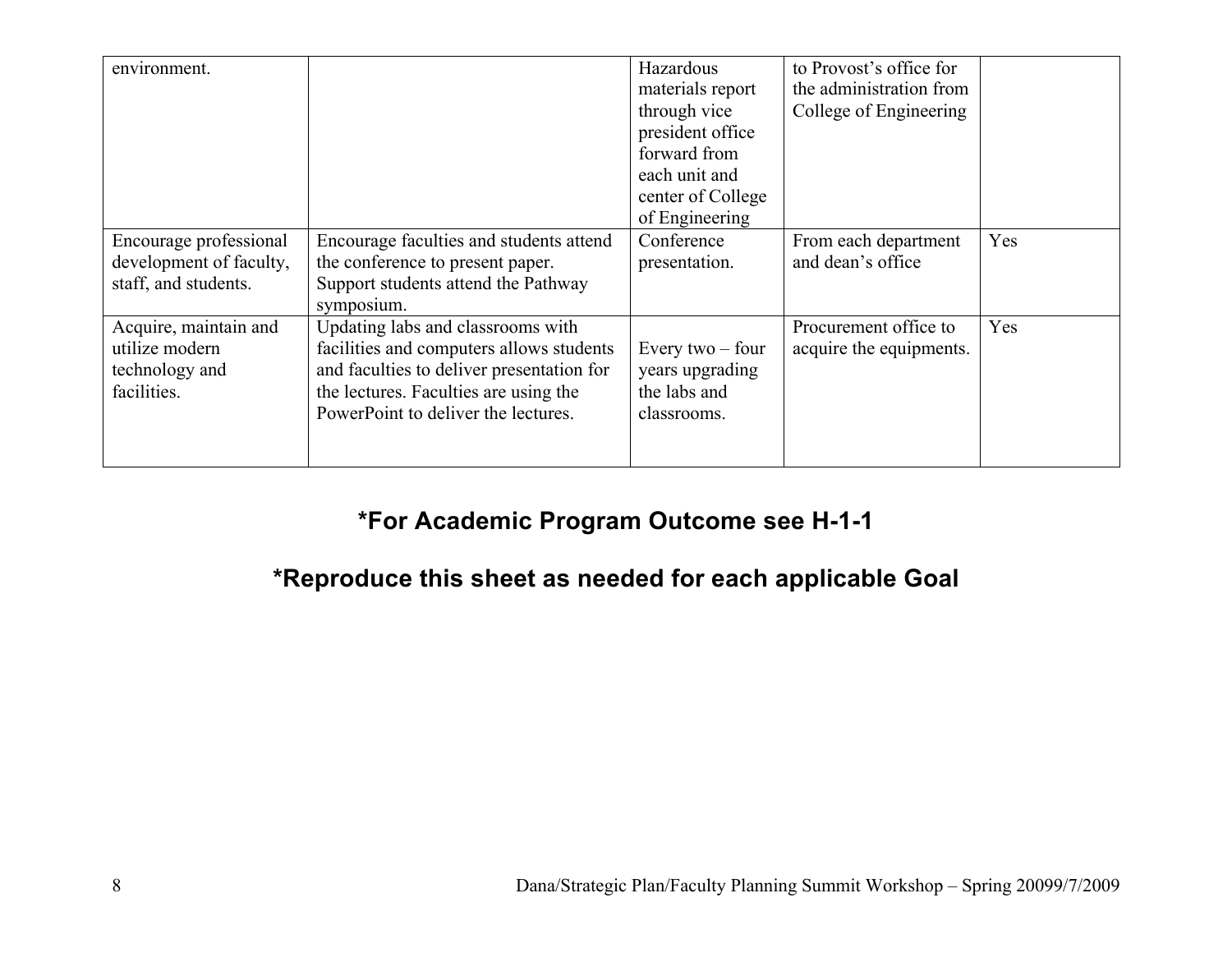## **G-1-1. The Past 2004-2008: Main Student Learning Program Outcomes Assessment Summary (Schools, Colleges, Developmental Education, Under Graduate Medical Academy)**

#### **Program \_\_\_\_\_ Electrical and Computer Engineering**

| <b>Referring to Form A-1,</b> | <b>Years change made</b> | <b>Document</b>            | <b>Documentation contact</b> |
|-------------------------------|--------------------------|----------------------------|------------------------------|
| Describe changes made         |                          |                            | person                       |
| Math application,             | Fall 08,                 | Course Inventory Update    |                              |
| Freshman classes              | Fall 07,                 | Course Inventory Update    |                              |
| FE GNEG course                | Fall 09                  | Course Inventory Update    |                              |
| Reduce curriculum hrs         | Fall 08                  | 2008-09 University Catalog | Department heads             |
| <b>ABET</b> accreditation     | Fall 2011                | Self Study Report          |                              |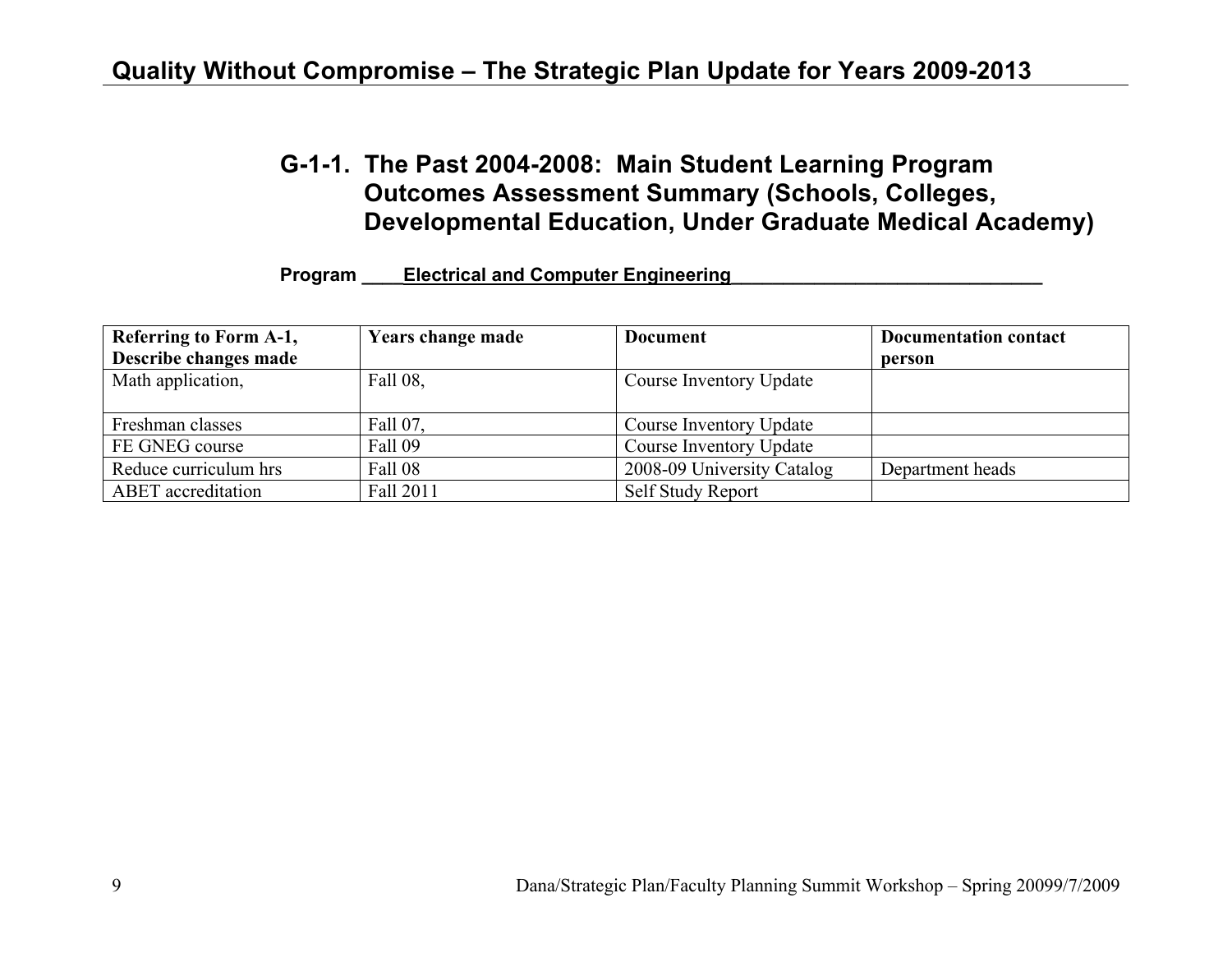## **G-1-2. The Past: 2004-2008 Major Academic Program Destination Outcomes Assessment Summary (Schools, Colleges, Developmental Education, UMA)**

## **Program \_\_\_\_\_\_\_ Electrical and Computer Engineering \_\_\_\_\_\_\_\_\_\_\_\_\_\_\_\_\_\_\_\_\_\_\_\_\_\_\_\_**

| Destination of degree /Program | <b>Years Assessed</b> | Documentation | Contact person                 |
|--------------------------------|-----------------------|---------------|--------------------------------|
| completers                     |                       |               |                                |
| Graduates are hired by         | 2004-2008             | Survey result | Department head, survey report |
| industrial companies           |                       |               |                                |

| Referring to Forms A-1, Describe changes made to<br>improve student learning (e.g. curriculum,<br>technology, instructional methods, co-curricular<br>activities, etc.) | Year(s)<br>Change<br>Made | <b>Documentation</b><br><b>Supporting Change</b><br>(e.g. minutes, reports, statistical<br>profiles, test scores, etc.) | <b>Document</b><br><b>Contact Person,</b><br><b>Location and</b><br>Form |
|-------------------------------------------------------------------------------------------------------------------------------------------------------------------------|---------------------------|-------------------------------------------------------------------------------------------------------------------------|--------------------------------------------------------------------------|
|                                                                                                                                                                         |                           |                                                                                                                         |                                                                          |
|                                                                                                                                                                         |                           |                                                                                                                         |                                                                          |
|                                                                                                                                                                         |                           |                                                                                                                         |                                                                          |
|                                                                                                                                                                         |                           |                                                                                                                         |                                                                          |

## **\*Reproduce this sheet as needed for each program**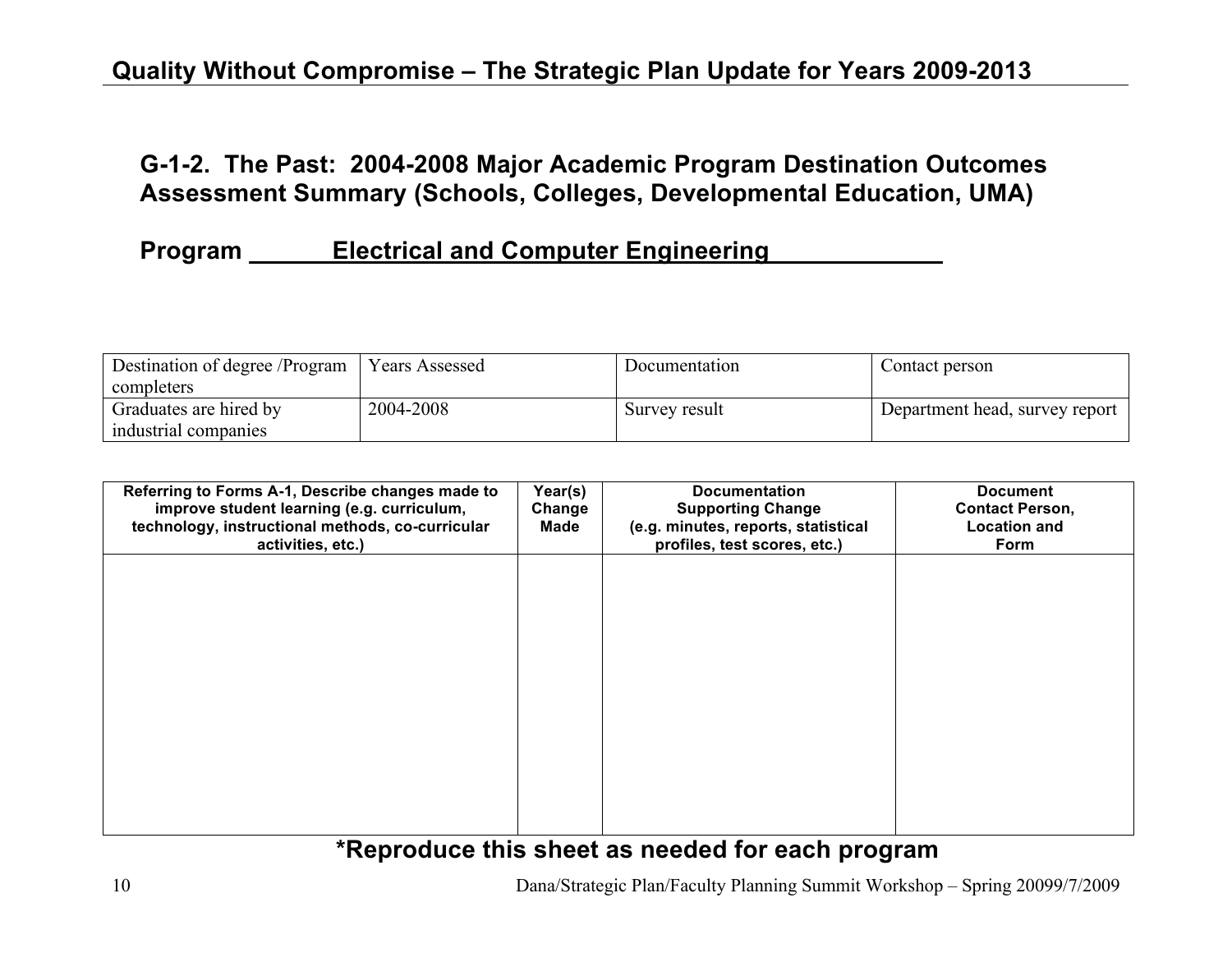**H. The Past: Unit Outcomes Assessment Summary for Units Without Formal Inclusion in the 2004-2008 Strategic Plan Update (skip all H Section Forms)**

| List Unit Functions at the Core of<br>it's Mission<br>(What would not take place at the<br>University if the Unit Did Not<br>Exist?) | Level of<br>Achievement | <b>Changes Made</b><br>(e.g. Procedure/Rule change, Process<br>change, Personnel adjustment,<br>Software change,<br><b>Organizational change)</b> | Year(s) | <b>Document</b><br><b>Contact Person,</b><br><b>Location and</b><br>Form |
|--------------------------------------------------------------------------------------------------------------------------------------|-------------------------|---------------------------------------------------------------------------------------------------------------------------------------------------|---------|--------------------------------------------------------------------------|
|                                                                                                                                      |                         |                                                                                                                                                   |         |                                                                          |
|                                                                                                                                      |                         |                                                                                                                                                   |         |                                                                          |
|                                                                                                                                      |                         |                                                                                                                                                   |         |                                                                          |
|                                                                                                                                      |                         |                                                                                                                                                   |         |                                                                          |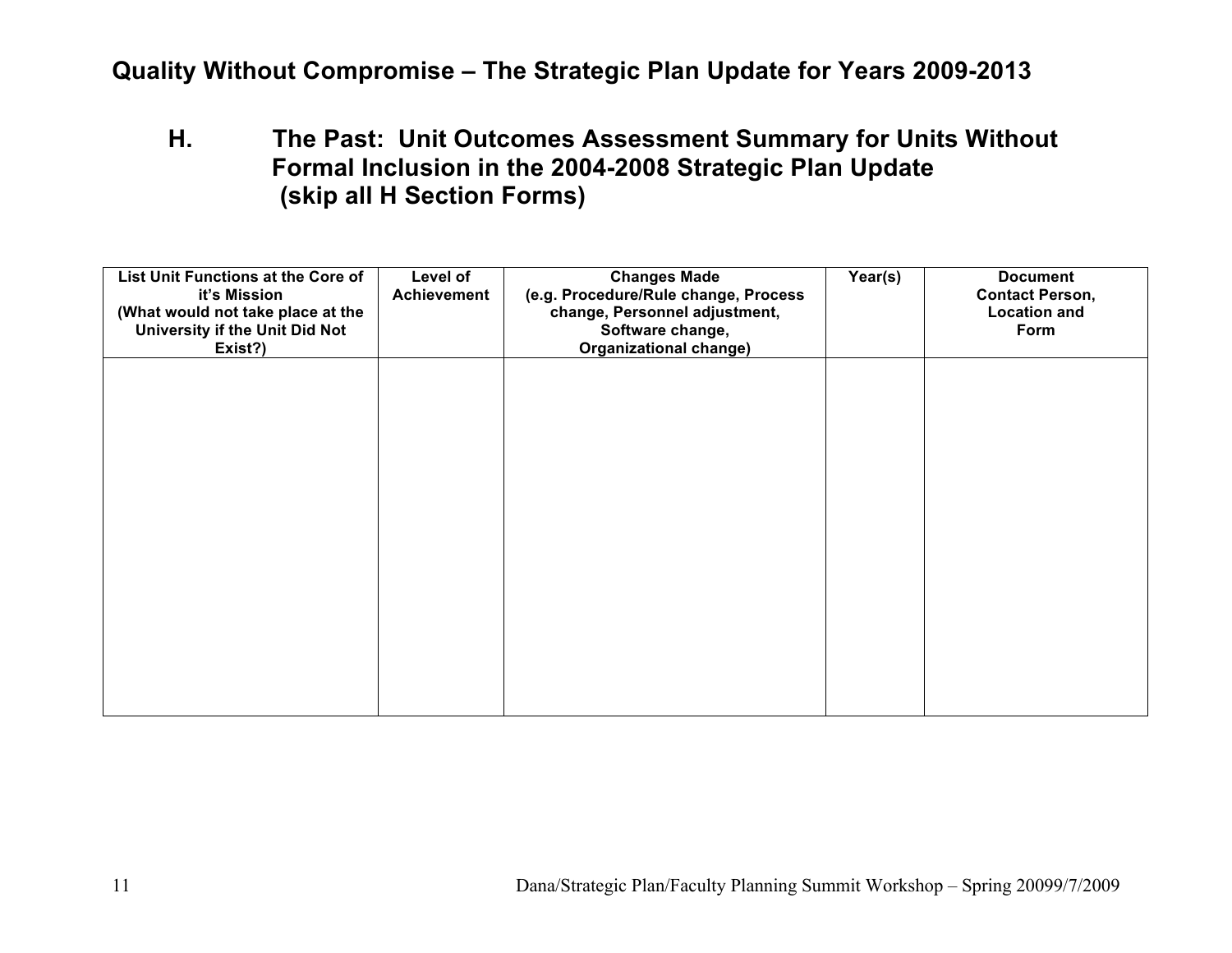## **I. The Future: Unit Profile Changes (as appropriate)**

| Area of Change                                                                                                                                                                                                                     | Type of Change<br>A=Add<br>D=Delete<br>M=Modify | Year                 | Cost or Savings                             |
|------------------------------------------------------------------------------------------------------------------------------------------------------------------------------------------------------------------------------------|-------------------------------------------------|----------------------|---------------------------------------------|
| Organization<br>1.<br>Increase faculties<br>Increase staff<br>Recruit Coordinators - graduate<br>and Transfer-student                                                                                                              | Α<br>Α<br>A                                     | 2010<br>2009<br>2010 | \$75,000<br>\$32,000<br>\$33,000            |
| 2.<br>Program<br>- Specialization or concentration in   A<br><b>Biomedical Engineering the</b><br>program <bachelors and="" masters=""></bachelors>                                                                                |                                                 | 2010                 |                                             |
| 3.<br>Services<br><b>Student Success Center</b><br>Provide contract services to<br>Industries<br>Provide graduate students for<br>tutoring in discipline specific courses                                                          | Α<br>Α<br>A                                     | 2009<br>2010<br>2009 |                                             |
| Policies/Procedures/Rules<br>4.<br>Simplify hiring process<br>Incentives for researcher<br>- Provide in house simplified user<br>friendly workshops for adopted administrative<br>applications <banner, trueoutcomes=""></banner,> | М<br>Α<br>A                                     | 2009<br>2010<br>2010 | Savings<br>From IDC (No cost to University) |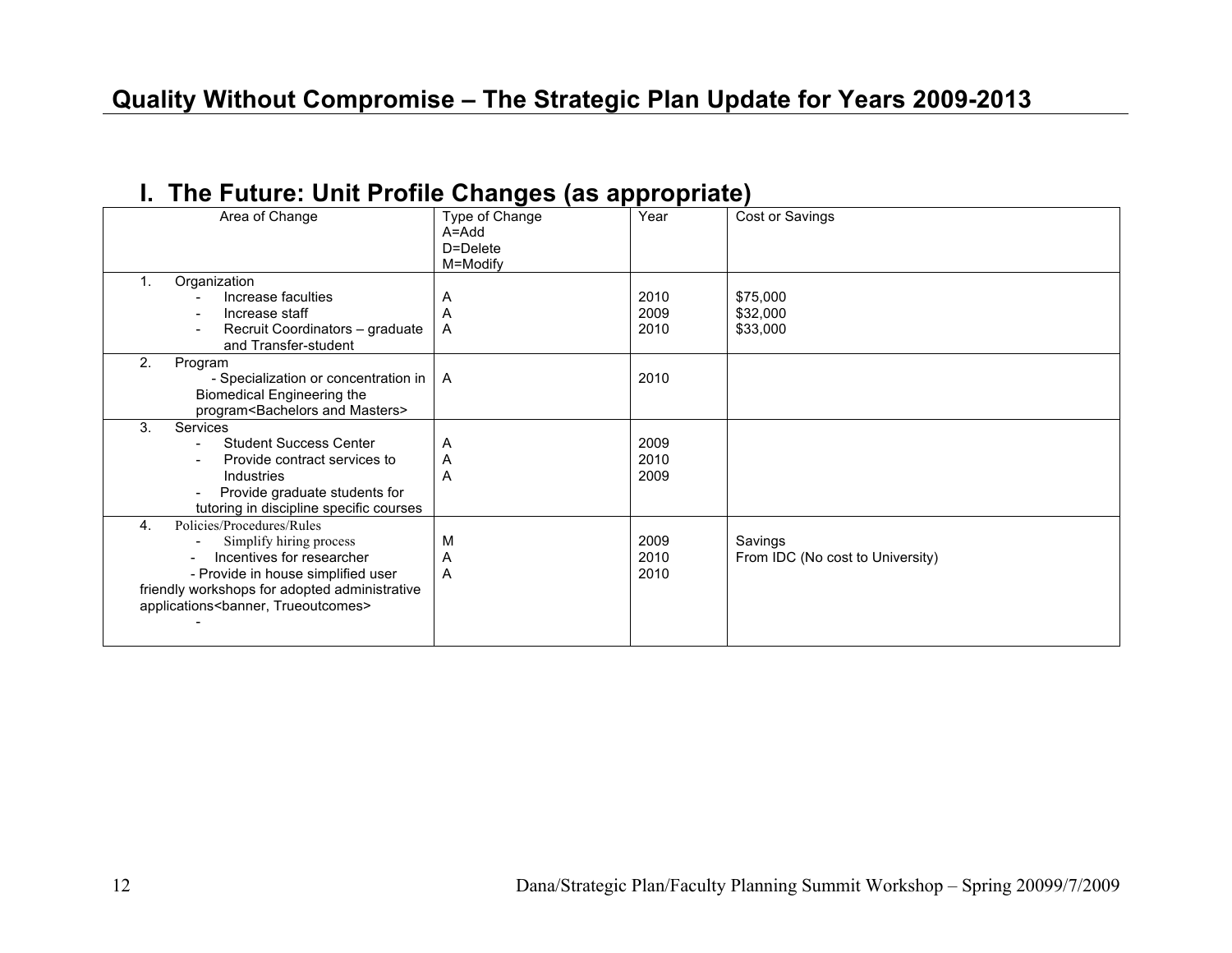**K-1. The Future: Projected Outcome Achievement by TAMUS Imperative and University Goal (Excluding Degree Program Outcomes Reported on Forms A-1)**

> **TAMUS Imperative #1: Openness and Accountability Related University Goal Number(s): (2) Improve Academic Indicators, (4) Strengthen Environmental Health and Safety Programs on Campus,**

**(9) Increase and Enhance the Visibility and Awareness of the University to The Community at Large/All Stakeholders**

| <b>Unit Goal</b> | Projected<br><b>Objectives/Outcomes</b>                                                                                                                     | <b>Means of Assessment</b><br><b>By Year</b>                                        | <b>Strategies Used</b>                                                                                                                                                                                                               | <b>Savings or</b><br><b>New</b><br>Cost per<br><b>Strategy</b> |
|------------------|-------------------------------------------------------------------------------------------------------------------------------------------------------------|-------------------------------------------------------------------------------------|--------------------------------------------------------------------------------------------------------------------------------------------------------------------------------------------------------------------------------------|----------------------------------------------------------------|
| Univ. 4 = Unit 4 | Increase use of safety<br>1.<br>protocols<br><b>Safety analysis</b><br>2.<br>procedures<br><b>Training and</b><br>3.<br>certification, and<br>documentation | Semi-annual<br>1.<br>laboratory safety<br>review<br>Incident<br>2.<br>log/reporting | <b>Biannual safety retraining</b><br>1.<br>and certification<br>Display of safety<br>2.<br>awareness and signage<br>3. Personal Protective<br><b>Equipment (PPE)</b><br>4. Appropriate labeling,<br>storage and disposal of<br>waste | \$5000 for<br><b>Training</b>                                  |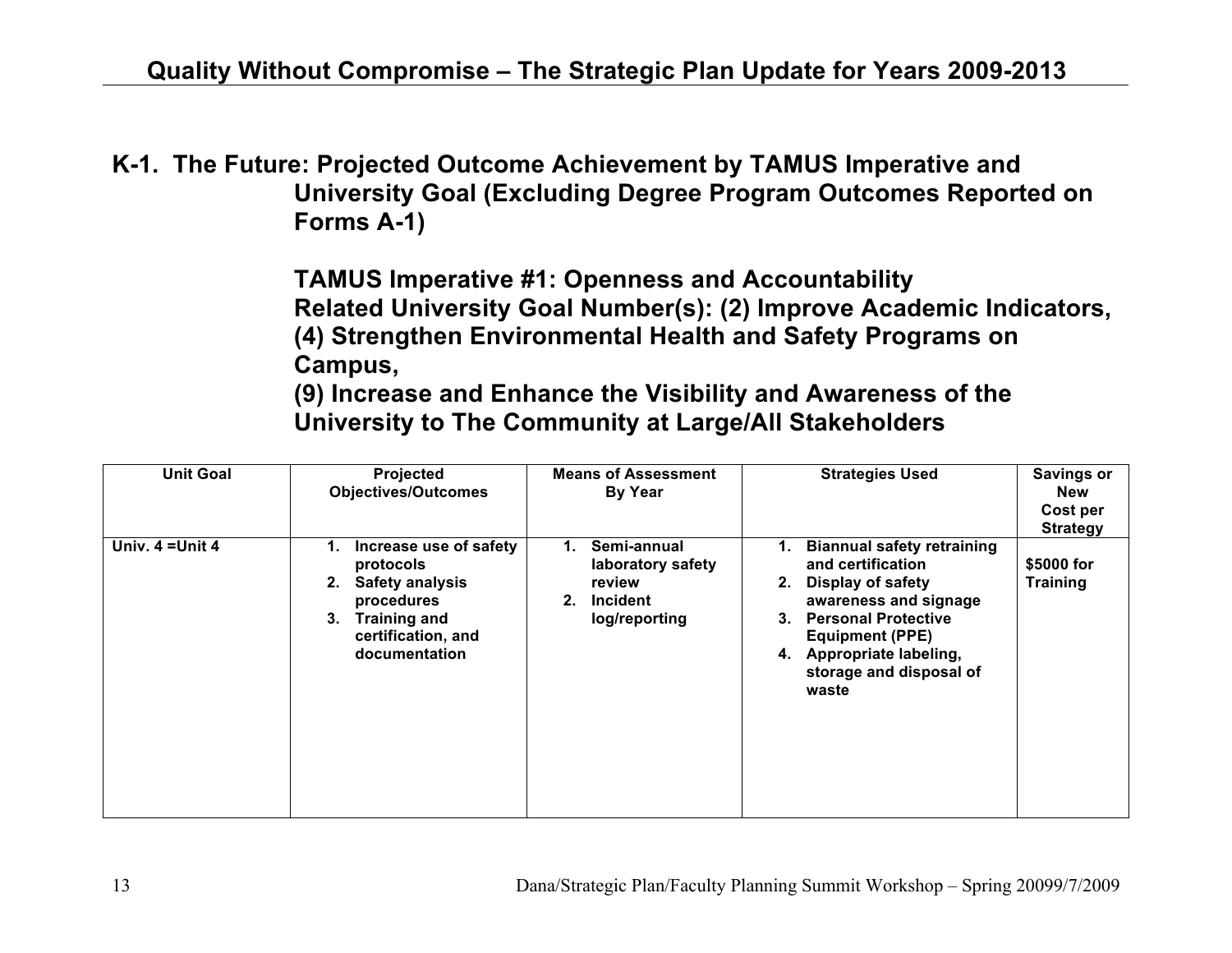**K-1. The Future: Projected Outcome Achievement by TAMUS Imperative and University Goal**

> **TAMUS Imperative #2: Excellence through Academics & Extension Related University Goal Number(s): (1) Strengthen the Quality of Academic Programs; (7) Promote Programs that Contribute to Student Success; (9) Increase and Enhance the Visibility of the University at Large/All Stakeholders; (10) Strengthen the Quality of the Athletics Program**

| <b>Unit Goal</b>   | Projected<br><b>Objectives/Outcomes</b>                                   | Means of<br><b>Assessment</b><br><b>By Year</b>              | <b>Strategies Used</b>                                                                                                                                                                                                                                                                               | <b>Savings or</b><br><b>New</b><br>Cost per<br><b>Strategy</b>                           |
|--------------------|---------------------------------------------------------------------------|--------------------------------------------------------------|------------------------------------------------------------------------------------------------------------------------------------------------------------------------------------------------------------------------------------------------------------------------------------------------------|------------------------------------------------------------------------------------------|
| Univ. $1 =$ Unit 1 | <b>Achieve and demonstrate</b><br>learning specified learning<br>outcomes | <b>Course</b><br>assessment<br>reports and<br><b>binders</b> | The strategies consist of the following<br>steps.<br>Assign outcomes to courses<br>Measure performance in outcomes<br>and compare to target<br>Identify problems and suggest<br>3.<br>potential improvements<br>Implement improvements in the<br>4.<br>next cycle<br><b>Repeat from step 2</b><br>5. | Software for<br>implementing<br>continuous<br>assessment<br>e.g.,<br><b>Trueoutcomes</b> |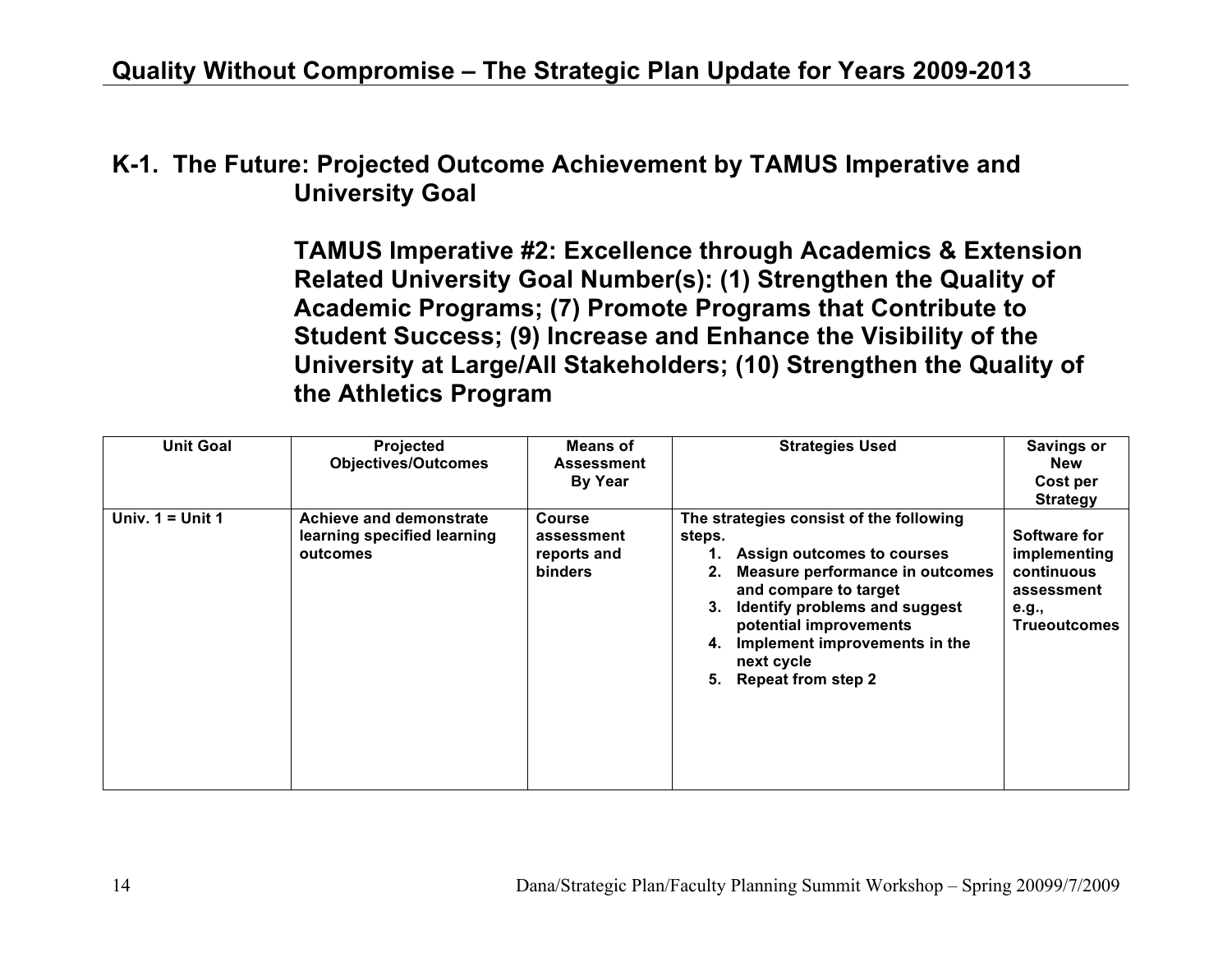| Univ.7 = Unit 5 | <b>Improving retention</b><br><b>Better performance in</b><br>2.<br>learning outcomes | <b>Retention</b><br>numbers<br>2. GPA<br>analysis | <b>Engineering Success Center</b><br>1.<br>Attendance at conferences and<br>2.<br>symposia<br><b>Student awards</b><br>3.<br>4. Student research papers and<br>posters participation e.g., TAMUS<br>(Pathways Symposium) |  |
|-----------------|---------------------------------------------------------------------------------------|---------------------------------------------------|--------------------------------------------------------------------------------------------------------------------------------------------------------------------------------------------------------------------------|--|
|-----------------|---------------------------------------------------------------------------------------|---------------------------------------------------|--------------------------------------------------------------------------------------------------------------------------------------------------------------------------------------------------------------------------|--|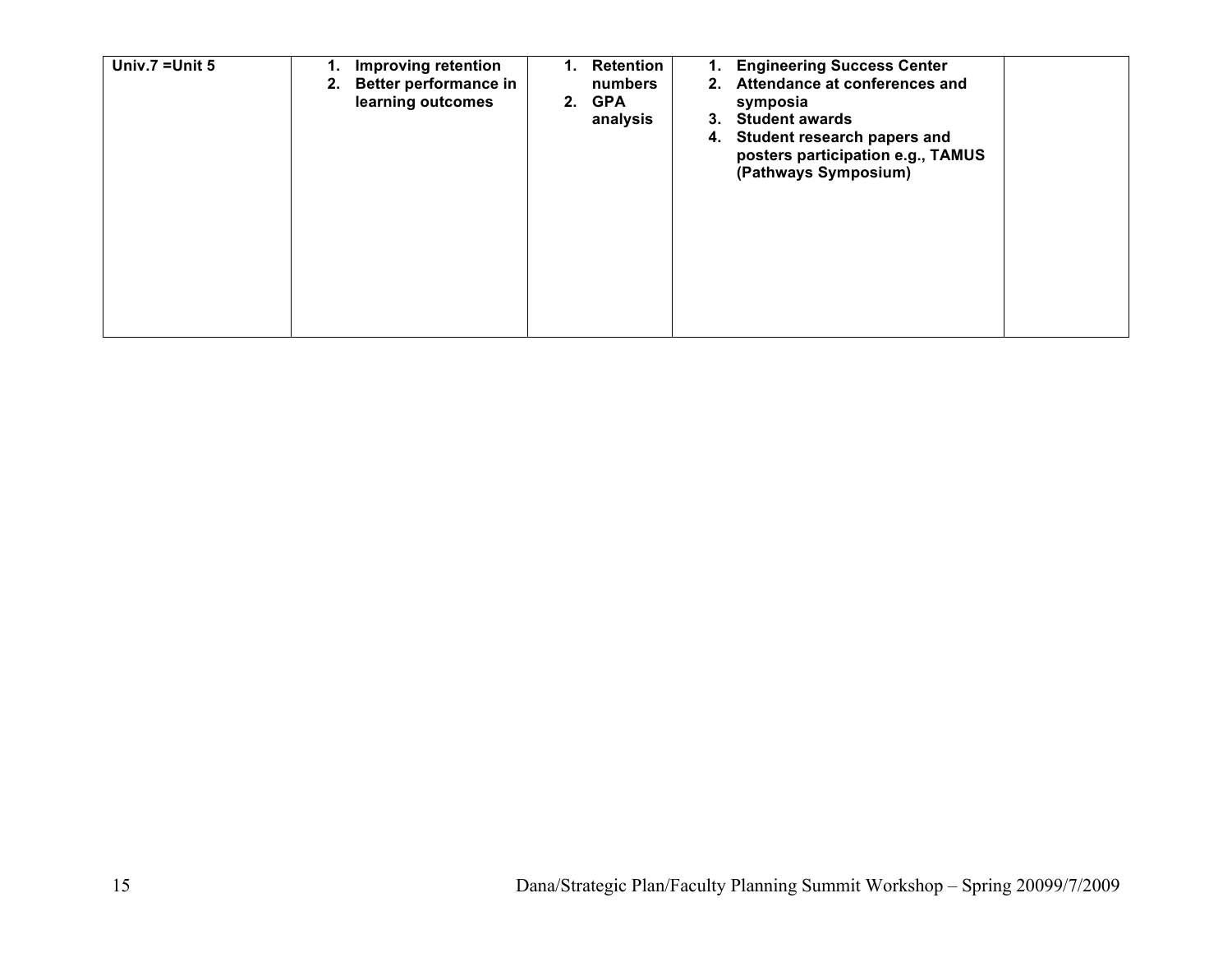## **K-1. The Future: Projected Outcome Achievement by TAMUS Imperatives and University Goals**

## **TAMUS Imperative #3: Research University Goal Number(s): (3) Increase Applied and Basic Research; (8) Strengthen University Advancement Programs Including Research**

| <b>Unit Goal</b>    | Projected                  | <b>Means of Assessment</b>             | <b>Strategies Used</b>                  | <b>Savings or New</b>    |
|---------------------|----------------------------|----------------------------------------|-----------------------------------------|--------------------------|
|                     | <b>Objectives/Outcomes</b> | By Year                                |                                         | <b>Cost per Strategy</b> |
| (2) Increase funded | <b>Enhance the</b><br>1.   | Dollar amount<br>1.                    | <b>Explore funds aligned</b><br>1.      |                          |
| research projects   | research                   | per year                               | university research goals               | Cost-                    |
| and quality         | environment and            | <b>Publications</b><br>2.              | with federal, state and                 | Release time<br>1.       |
| publications        | <b>Expertise of</b><br>2.  | 3 <sub>1</sub><br><b>Presentations</b> | industry needs and goals.               | 2.<br><b>Need for</b>    |
|                     | faculty and staff          | at conferences                         |                                         | release time             |
| <b>By 2010 have</b> | <b>Recognition</b><br>3.   | Refereed<br>4.                         | <b>System grant collaboration</b><br>2. | for faculty              |
| \$3M (in line with  | Integrated<br>4.           | Journal                                | to increase research                    |                          |
| College goals)      | research work              | <b>Publications</b>                    | funded projects                         | Savings-                 |
| research            | with                       | <b>Hold seminars</b><br>5.             |                                         | 1. shared                |
| Increase by 10%     | undergraduate              | and work                               | <b>Enhance corporate</b><br>3.          | facilities               |
| per year till 2013  | senior design              | shops in the                           | partnerships - proposal                 | <b>More</b><br>$2_{-}$   |
|                     | projects.                  | field                                  | funding from industry                   | student                  |
|                     | 5.<br>Research             | 6.<br>Graduate                         |                                         | supported                |
|                     | partnership with           | student                                | Increase number of<br>4.                | by research,             |
|                     | federal, private           | enrollment                             | proposals per faculty                   | less need                |
|                     | and industrial             | 7.<br>Undergraduate                    |                                         | for                      |
|                     | sectors.                   | student                                | Increase student funding<br>5.          | department               |
|                     | Increase graduate          | enrollment                             | per proposal                            | support                  |
|                     | students                   | 8.<br>Research                         |                                         |                          |
|                     | production                 | funding to                             | Increase release time per<br>6.         |                          |
|                     | Increase student           | department                             | faculty                                 |                          |
|                     | enrollment                 | 9. Faculty                             |                                         |                          |
|                     | 8.<br><b>Enhance</b>       | <b>Evaluation</b>                      |                                         |                          |
|                     | professional               |                                        |                                         |                          |
|                     | development for            |                                        |                                         |                          |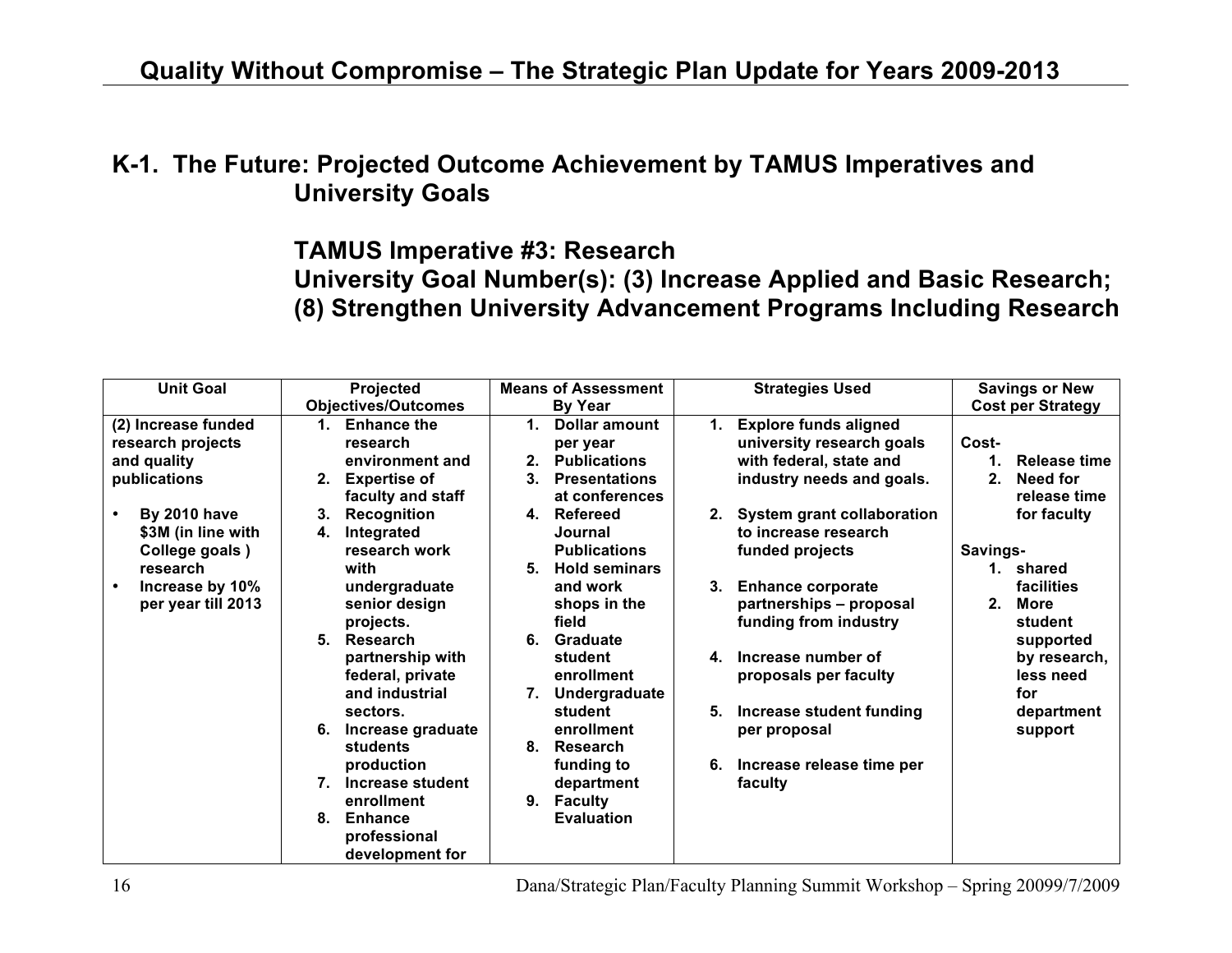| faculty staff<br>Increase graduate<br>9.<br>student<br>population by<br>10% per year<br>10. Increase student<br>enrollment in line<br>with college<br>goals.<br>11. Increase paper<br>production or<br>conference<br>participation by<br>$1/2$ year |  |  |
|-----------------------------------------------------------------------------------------------------------------------------------------------------------------------------------------------------------------------------------------------------|--|--|
|-----------------------------------------------------------------------------------------------------------------------------------------------------------------------------------------------------------------------------------------------------|--|--|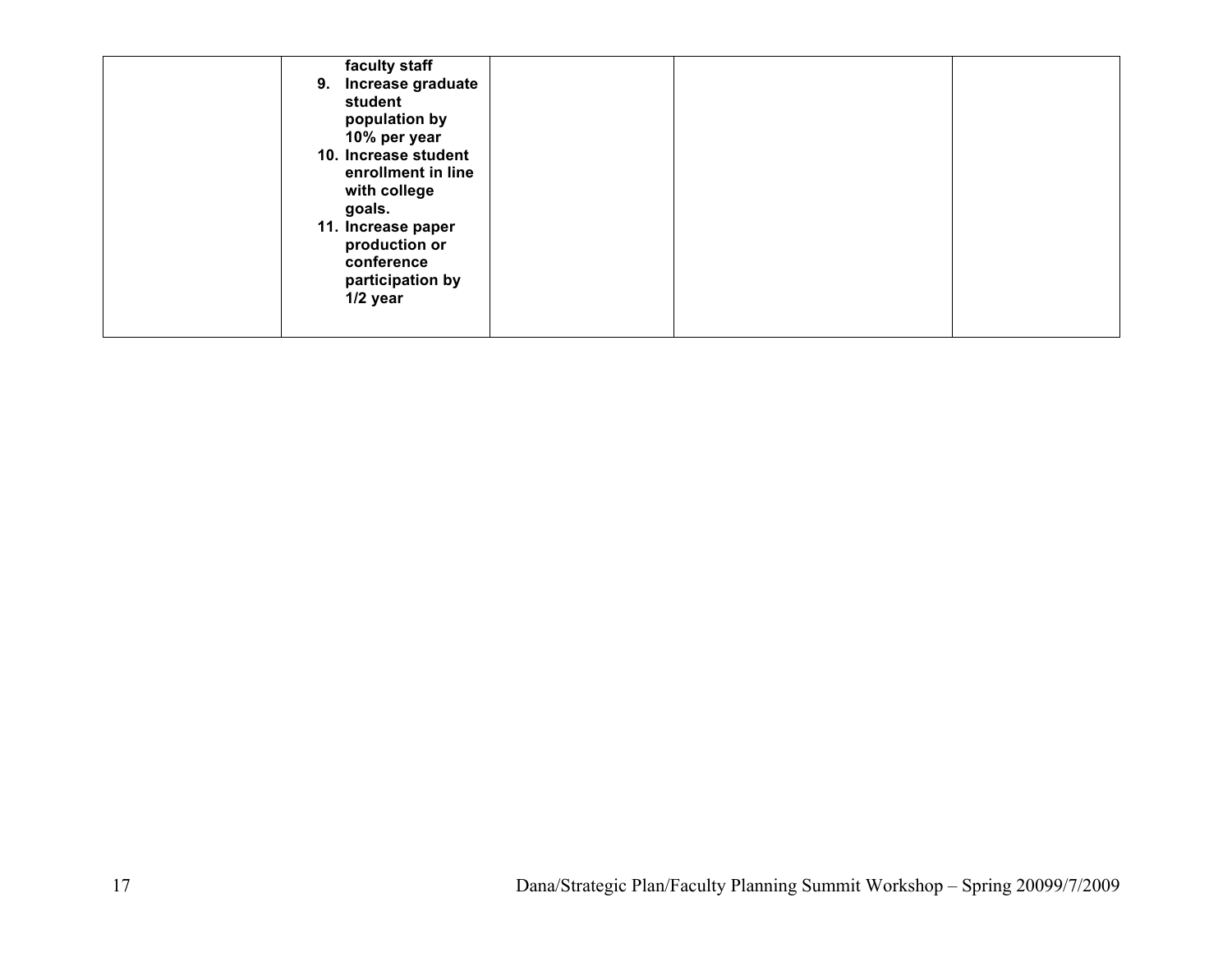## **K-1. The Future: Projected Outcome Achievement by TAMUS Imperatives and University Goals**

**TAMUS Imperative #4: Resources Optimized and Leveraged University Goal Number(s): (5) Achieve and Maintain Financial Stability (6) Increase the Efficiency of University Operations**

| <b>Unit Goal</b>                                                            | Projected<br><b>Objectives/Outcomes</b>                                                                                                                                                                                                                                                                                                                                                                                           | Means of<br><b>Assessment</b><br><b>By Year</b>                                                                                       | <b>Strategies Used</b>                                                                                                                                                                                                                                                  | <b>Savings or</b><br><b>New</b><br>Cost per<br><b>Strategy</b>                                |
|-----------------------------------------------------------------------------|-----------------------------------------------------------------------------------------------------------------------------------------------------------------------------------------------------------------------------------------------------------------------------------------------------------------------------------------------------------------------------------------------------------------------------------|---------------------------------------------------------------------------------------------------------------------------------------|-------------------------------------------------------------------------------------------------------------------------------------------------------------------------------------------------------------------------------------------------------------------------|-----------------------------------------------------------------------------------------------|
| (6) Acquire, maintain<br>and utilize modern<br>technology and<br>facilities | Objective:<br><b>Shared services,</b><br>1.<br>centers, and<br>collaboration<br>Leverage information<br>2.<br>technology<br><b>Develop</b><br>3.<br>infrastructure and<br><b>Facilities</b><br><b>Outcomes:</b><br>1. Acquire one general<br>use instrument for<br>facility per 2 years<br>Three new<br>2 <sup>1</sup><br>collaboration per year<br>both internal and<br>external)<br>One advanced<br>3.<br>research software per | <b>Frequency</b><br>of usage<br>of facility<br>Number of<br>2.<br>research<br>projects<br><b>Dollar</b><br>3.<br>amount of<br>funding | Communicate the<br>accomplishments of the facilities<br>through publications<br><b>Enhance corporate relations</b><br>2.<br>through industry clustered<br>publications<br>Use technology to communicate<br>3.<br>the facility accomplishments to a<br>broader audience. | Savings-<br>reduced<br>research<br>expenditures<br>$Cost -$<br><b>Upgrading</b><br>technology |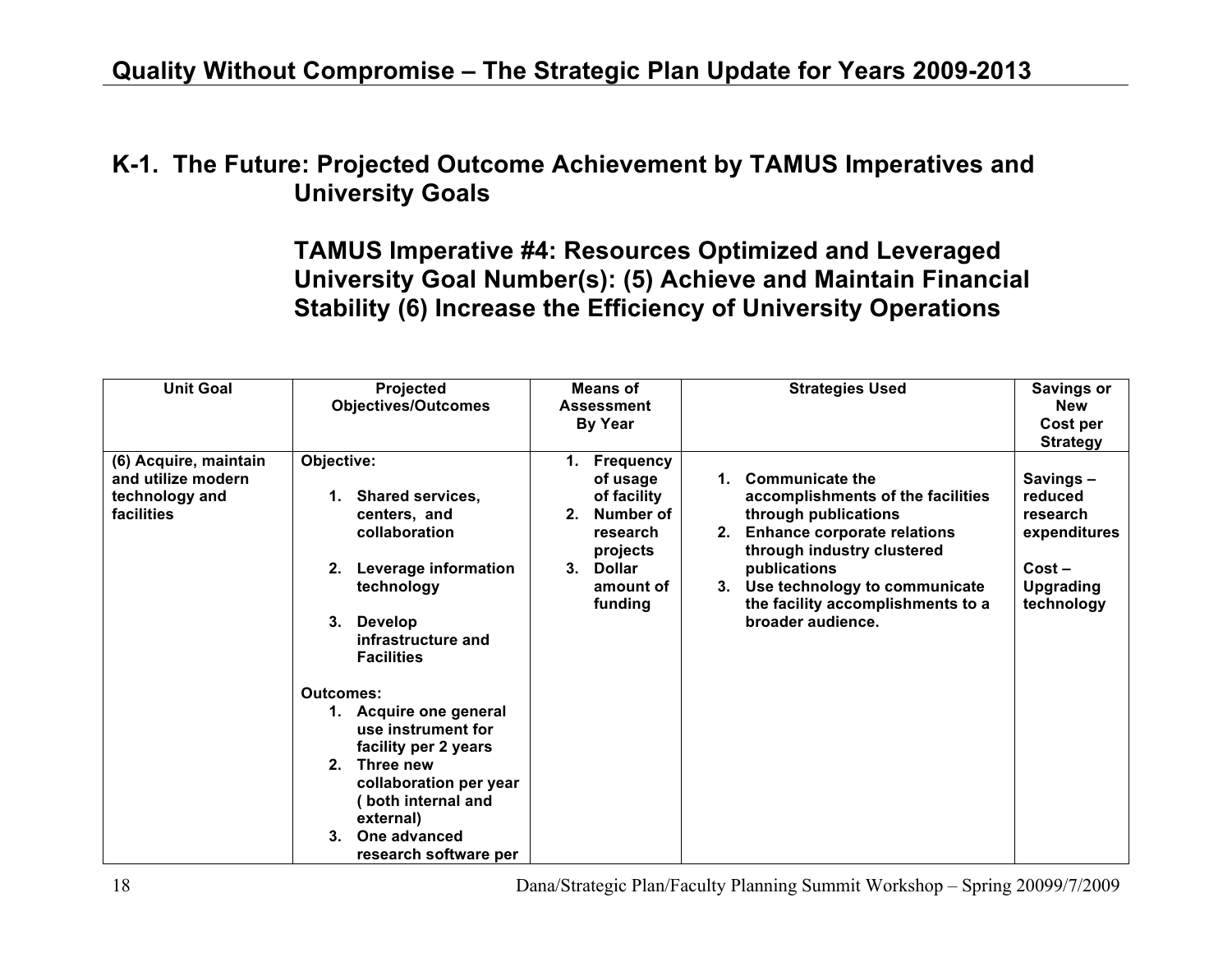| year acquired |  |  |
|---------------|--|--|
|               |  |  |
|               |  |  |
|               |  |  |
|               |  |  |
|               |  |  |
|               |  |  |
|               |  |  |
|               |  |  |
|               |  |  |
|               |  |  |
|               |  |  |
|               |  |  |
|               |  |  |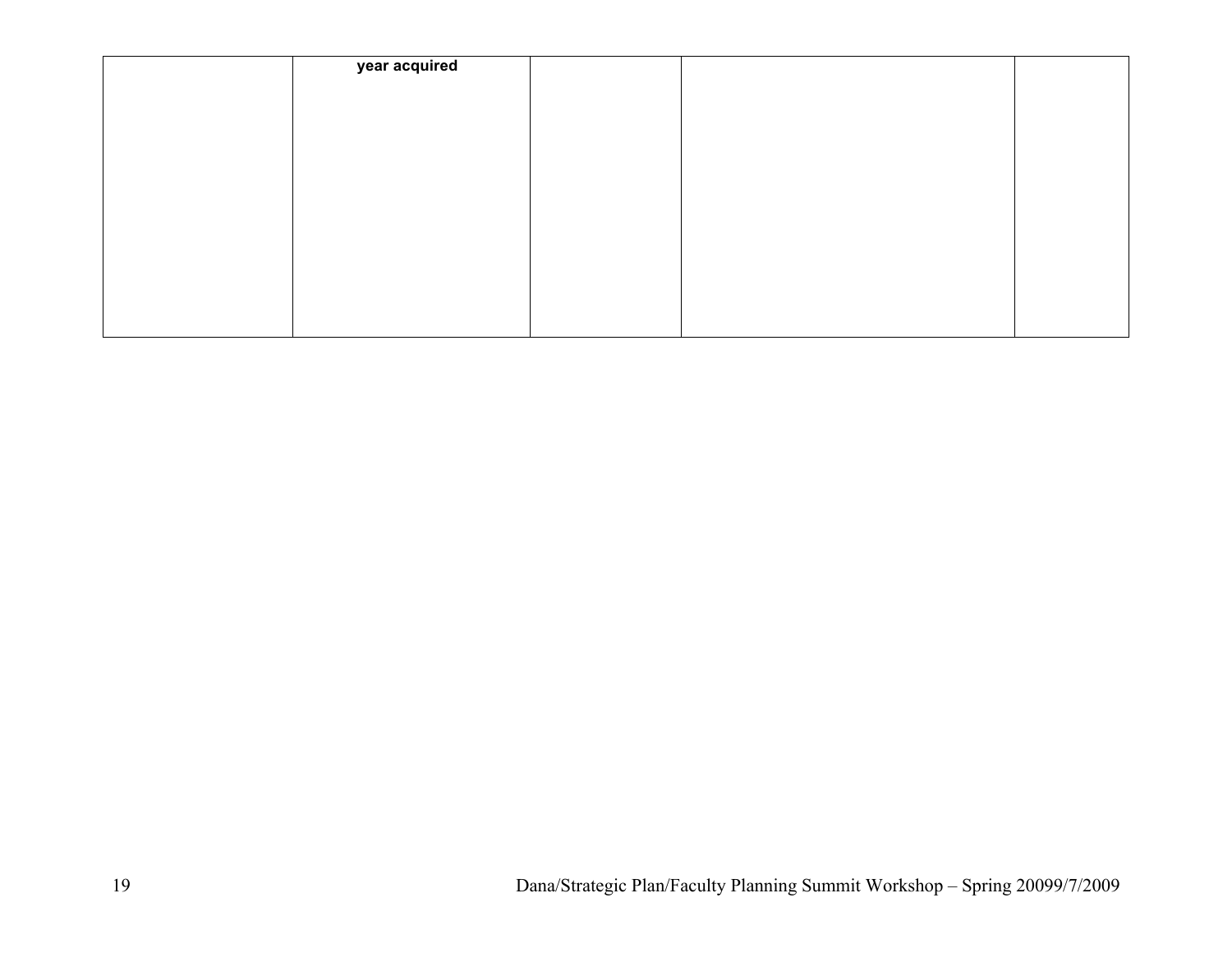## **Quality Without Compromise – The Strategic Plan Update for Years 2009-2013 Electrical and Computer Engineering K. The Future: Assessment Record Report Summary for Academic Degrees/Programs**

## **Degree/Program Name: Electrical and Computer Engineering Programs**

| <b>Outcomes</b>                                                                                                   | <b>Means or Measures</b>                                                                                         | <b>Data Collection Schedule</b>                   | <b>Data Analysis Schedule</b>                | <b>Data Distribution</b><br><b>Schedule</b>            |
|-------------------------------------------------------------------------------------------------------------------|------------------------------------------------------------------------------------------------------------------|---------------------------------------------------|----------------------------------------------|--------------------------------------------------------|
| <b>Student Learning</b><br>Improve the quality of<br>student learning in terms of<br>a through k criteria defined | Direct measurement in<br>class through assignments<br>that may include tests,<br>quizzes, homework,<br>projects, | Data collected each<br>semester (Fall and Spring) | Data analyzed annually<br>July 30, each year | Data is distributed annually<br>in August of each year |
| by ABET                                                                                                           | FE Exam<br>Indirect assessment<br>through survey of<br>graduating students                                       | Annually                                          | Annually by December 31                      | Annually by December 31                                |
| Improve student retention<br>through the establishment<br>of student success center                               | 4, 5, and 6 year graduation<br>rates                                                                             | Data collected in May and<br>August of each year  | Data analyzed annually<br>By September 30    | Annually by October 31                                 |
| <b>Student Destination</b><br><b>Work Force</b>                                                                   | Survey at time of<br>graduation to determine %<br>entering workforce and<br>graduate school                      | Data collected every<br>semester                  | Data analyzed annually by<br>September 30    | Annually by October 31                                 |